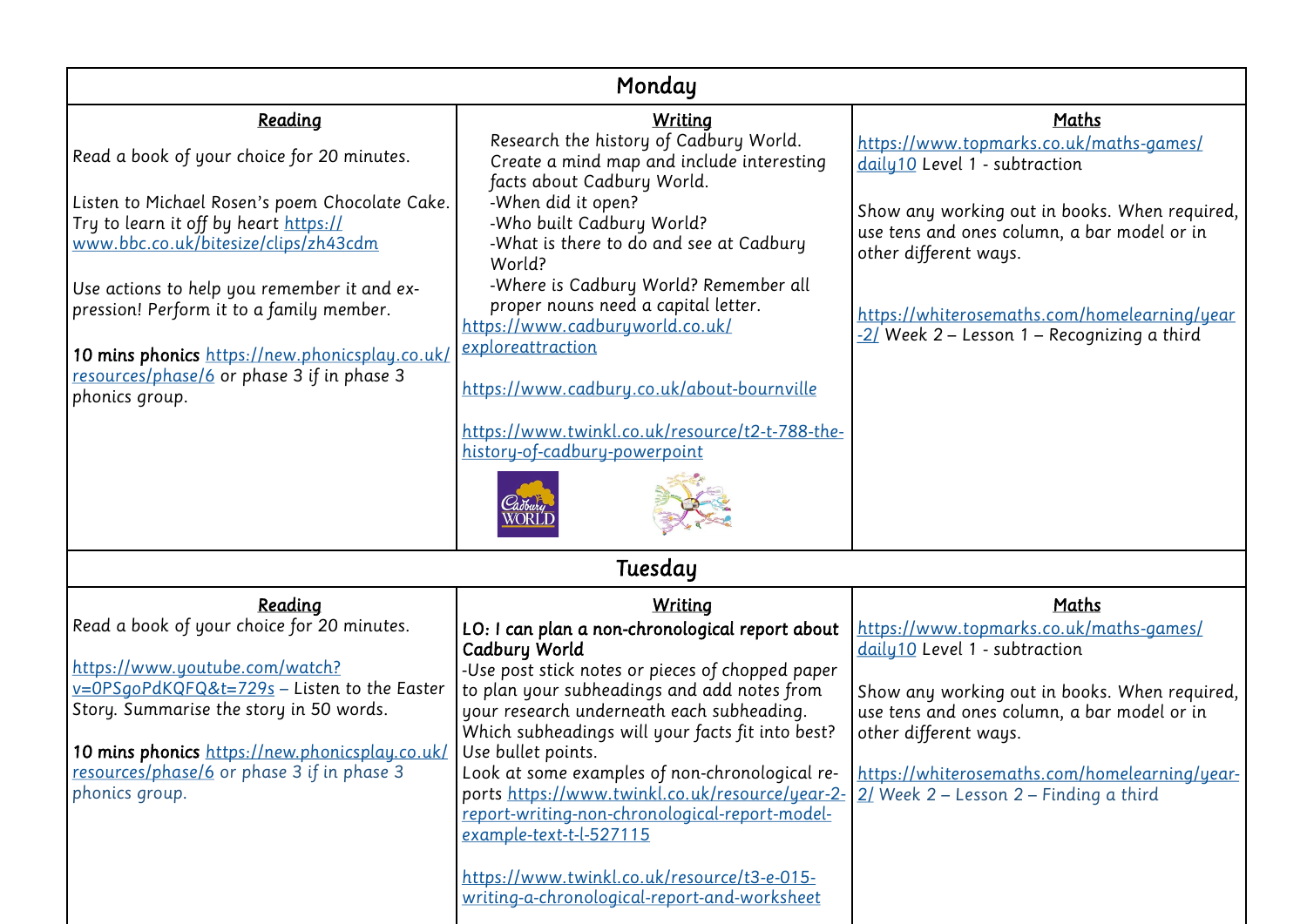| Wednesday                                                                                                                                                               |                                                                                                                                                                                                                |                                                                                                                                                                                                     |  |
|-------------------------------------------------------------------------------------------------------------------------------------------------------------------------|----------------------------------------------------------------------------------------------------------------------------------------------------------------------------------------------------------------|-----------------------------------------------------------------------------------------------------------------------------------------------------------------------------------------------------|--|
| Reading                                                                                                                                                                 | <b>Writing</b><br>Start your non-chronological report                                                                                                                                                          | Maths<br>https://www.topmarks.co.uk/maths-                                                                                                                                                          |  |
| Read a book of your choice for 20 minutes.                                                                                                                              | about Cadbury World.<br>-Title                                                                                                                                                                                 | games/daily10 Level 1 - subtraction                                                                                                                                                                 |  |
| https://www.youtube.com/watch?<br>v=0PSgoPdKQFQ&t=729s - Draw pictures<br>to sequence the Easter Story $-$ a story<br>board<br>10 mins phonics https://                 | -Introduction<br>-Picture - with caption                                                                                                                                                                       | Show any working out in books. When re-<br>quired, use tens and ones column, a bar<br>model or in other different ways.<br>https://whiterosemaths.com/<br>homelearning/year-2/ Week 2 - Lesson 3 -  |  |
| new.phonicsplay.co.uk/resources/phase/6<br>or phase 3 if in phase 3 phonics group.                                                                                      | Thursday                                                                                                                                                                                                       | Unit fractions                                                                                                                                                                                      |  |
| Reading                                                                                                                                                                 | <b>Writing</b>                                                                                                                                                                                                 | Maths                                                                                                                                                                                               |  |
| Read a book of your choice for 20 minutes.<br>https://www.twinkl.co.uk/resource/t-t-<br>19470-easter-story-activity-pack - act out<br>the Easter Story, create puppets. | Write 2 or more paragraphs including<br>subheadings for your report.<br>-What is Cadbury World?<br>-Where and when was Cadbury Built?<br>-Who created Cadbury World?<br>-What is there to do in Cadbury World? | https://www.topmarks.co.uk/maths-<br>games/daily10 Level 1 - subtraction<br>Show any working out in books. When re-<br>quired, use tens and ones column, a bar<br>model or in other different ways. |  |
| 10 mins phonics https://<br>new.phonicsplay.co.uk/resources/phase/6<br>or phase 3 if in phase 3 phonics group.                                                          | Use interesting sentence starters.<br>-Interestingly,<br>-Surprisingly,<br>-Another interesting fact is                                                                                                        | https://whiterosemaths.com/<br>homelearning/year-2/ Week 2 - Lesson 4 -<br>Non-unit fractions                                                                                                       |  |